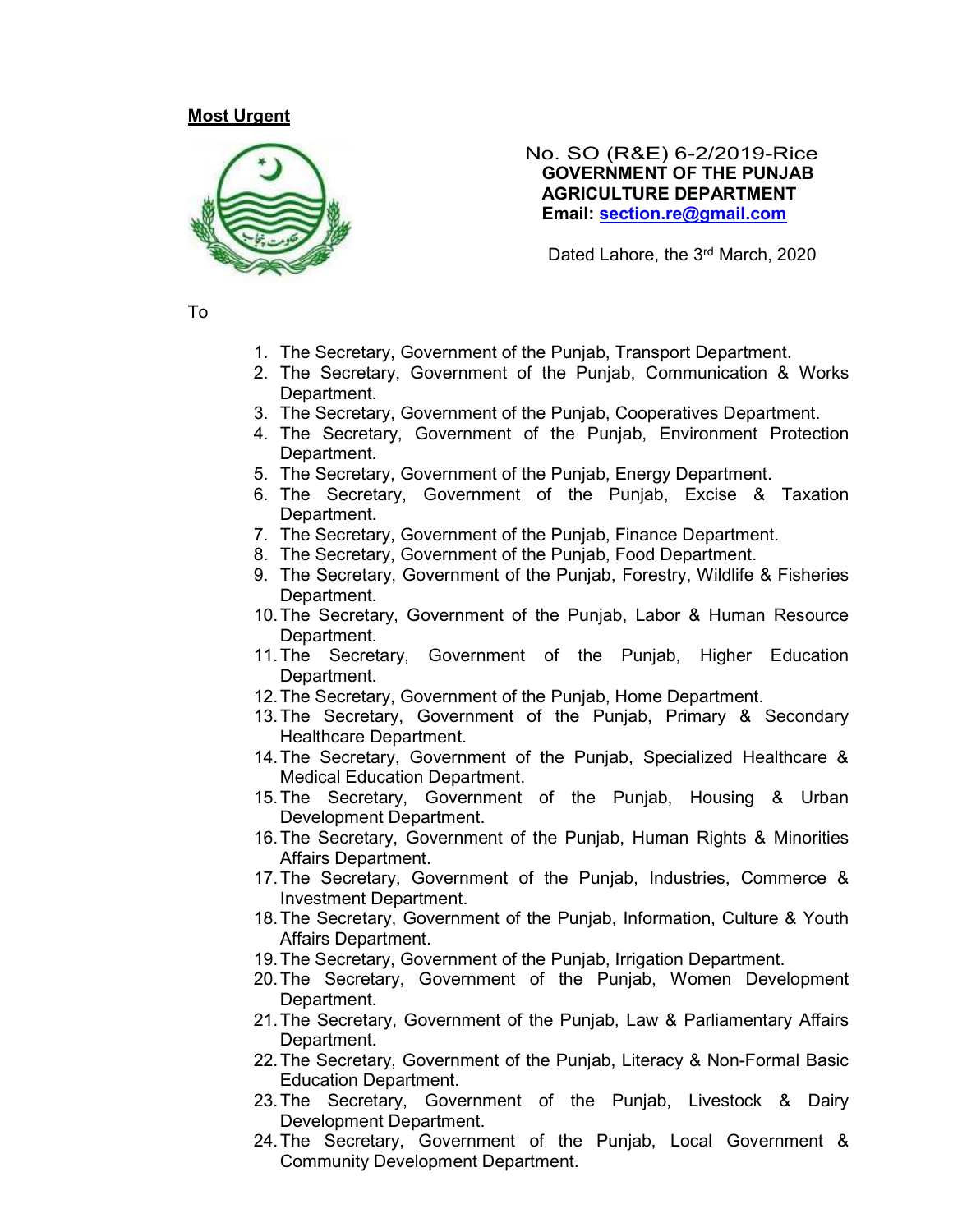- 25. The Secretary, Government of the Punjab, Management & Professional Development Department.
- 26. The Secretary, Government of the Punjab,Mines & Minerals Department.
- 27. The Secretary, Government of the Punjab, Planning & Development Department.
- 28. The Secretary, Government of the Punjab, Population Welfare Department.
- 29. The Secretary, Government of the Punjab, Public Prosecution Department.
- 30. The Secretary, Government of the Punjab, Zakat &Ushr Department.
- 31. The Secretary, Government of the Punjab, Auqaf & Religious Affairs Department.
- 32. The Secretary (Services), Government of the Punjab, Services & General Administration Department.
- 33. The Secretary (I&C), Government of the Punjab, Services & General Administration Department.
- 34. The Secretary (Regulations)/D.G.(O&M), Government of the Punjab, Services & General Administration Department
- 35. The Secretary (Archives), Government of the Punjab, Services & General Administration Department.
- 36. The Secretary, Government of the Punjab,School Education Department.
- 37. The Secretary, Government of the Punjab, Social Welfare & Bait-ul-Maal Department.
- 38. The Secretary, Government of the Punjab, Special Education Department.
- 39. The Secretary, Government of the Punjab, Technical Training Education & Vocational Training Department.

### Subject: RECRUITMENT AGAINST THE POST OF PROJECT DIRECTOR, BPS-19/20 UNDER THE DEVELOPMENT PROJECT "NATIONAL PROGRAMME FOR ENHANCING PROFITABILITY THROUGH INCREASING PRODUCTIVITY OF RICE"

 I am directed to refer to the subject noted above and to state that Government of the Punjab has approved the subject development project. One post of Project Director, BPS-19/20 is required to be filled-in by selection from amongst the Officers working under Punjab Government on competitive basis. The job description, qualification/eligibility criteria of the post is enclosed alongwith application form which can also be downloaded from www.agripunjab.gov.pk. The cutoff date for submission of applications is 31<sup>st</sup> March, 2020.

2. You are requested to kindly circulate the above post of Project Director in all departments working under your Administrative control and furnish applications of willing candidates by 31.03.2020 positively.